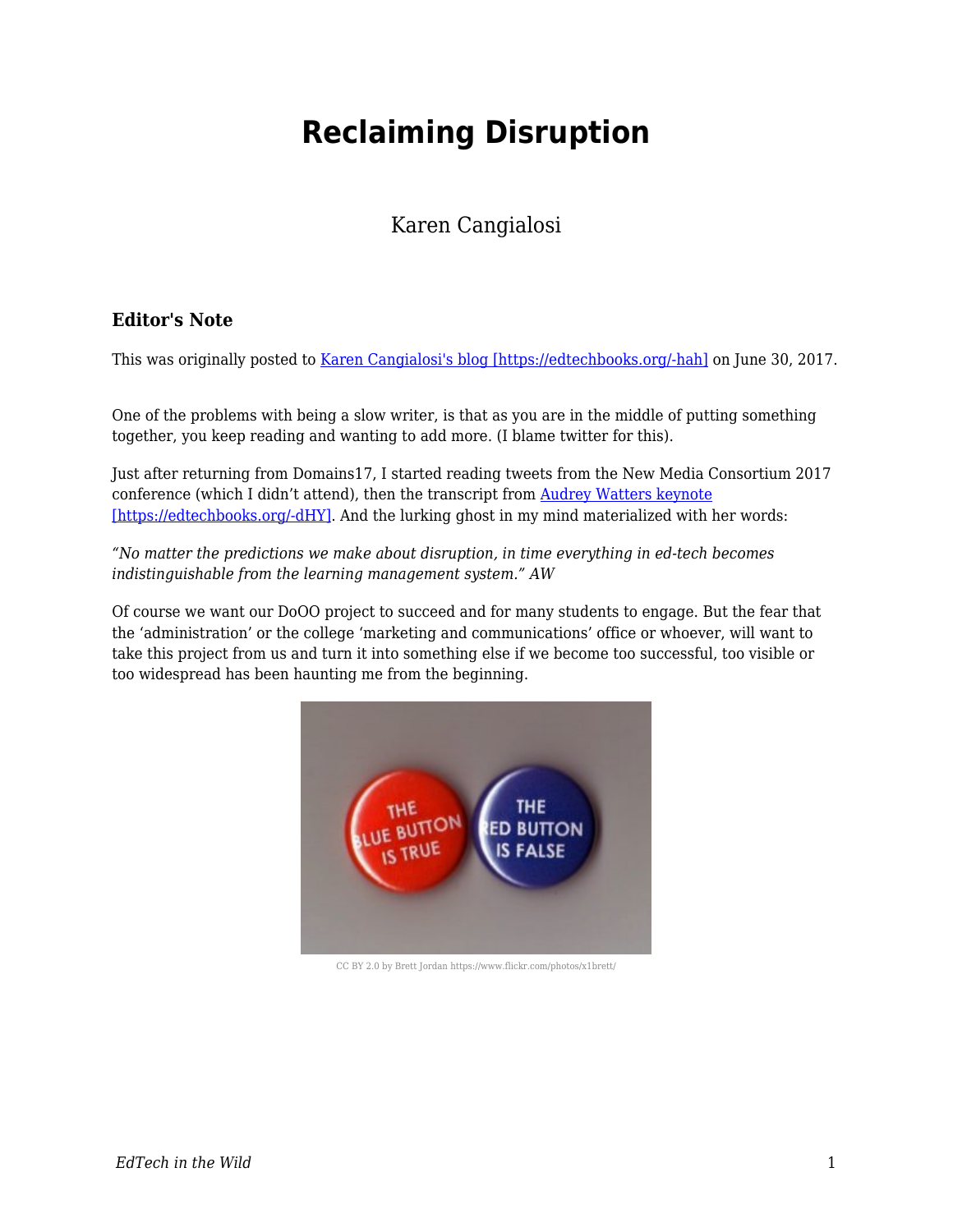

#### [https://edtechbooks.org/-wqF]

paradox.

This ghost has of course plagued others that have come before me. Martha Burtis, in her Domains17 keynote, '[Neither Locked Out, Nor In \[https://edtechbooks.org/-dXe\]](http://wrapping.marthaburtis.net/2017/06/05/locked-in-out/), asks: "*How do we free our students from the shackles of corporate and commercial Web spaces without creating some new kind of shackle?"* As someone who has been employed by an institution for a long time, but considers herself an activist, I am accustomed to working with [One foot in, One foot out](https://karencang.net/open-education/one-foot-in-one-foot-out/)  $[https://edtechbooks.org/~mV]$ . We become at least semi-comfortable with this quagmire, we use Trojan horse solutions. (Over the years, my co-conspirators and I have effectively wheeled in a lot of Trojan horses). But only those of us with privilege (like tenure) can even do that. Yet another

### *"We prefer to think of ourselves as professors or pedagogues or scholars or students, not as consumers or users." AW*

But my worry about our DoOO project being co-opted by the dominant systems, the consumer-driven forces, feels especially frightening now, because more than ever before, Higher Ed IS A CONSUMER-DRIVEN BUSINESS. Even here, in spite of our designation as a "public" college. Or maybe especially here, BECAUSE of our small, poorly funded public college status with far fewer resources and high student debt (only 8% of our funding comes from the state). So we are fairly low in the higher education [caste system \[https://edtechbooks.org/-fvj\]\(](https://bryanalexander.org/2017/06/18/building-an-american-caste-system-part-1-rural-folk/)a la Bryan Alexander), and efficiency and productivity drive everything we do now.

And Silicon Valley ideology creeps in more and more every day.

*"That is to say in my mind at least, Silicon Valley ideology – libertarian, individualist, consumerist, capitalist – seeks to mediate all relationships: social, professional, civic, familial." AW*

The ideologies that we hope will shape our DoOO project, when we use words like inclusion, connection, community, agency, access, contribution could be undermined, transmuted into things that we did not intend. This keeps me up at night.

*"New technologies, and the ideologies that underpin them, have brought the language of efficiency and productivity out of the workplace and into the classroom and into the home – into the realm of reproductive labor. Everything becomes a data-point to be tracked and quantified and analyzed and adjusted as (someone deems) necessary." AW*

And especially kicks the bees in my bonnet ([HT Tanya D E \[https://edtechbooks.org/-wEF\]](http://heretothere.trubox.ca/noticing-feeling-bees/)) about institutional 'assessment'. Because really it's about surveillance, isn't it? And we have "confused surveillance for care". I am haunted by the knowledge that Domains, Domains of our Own, or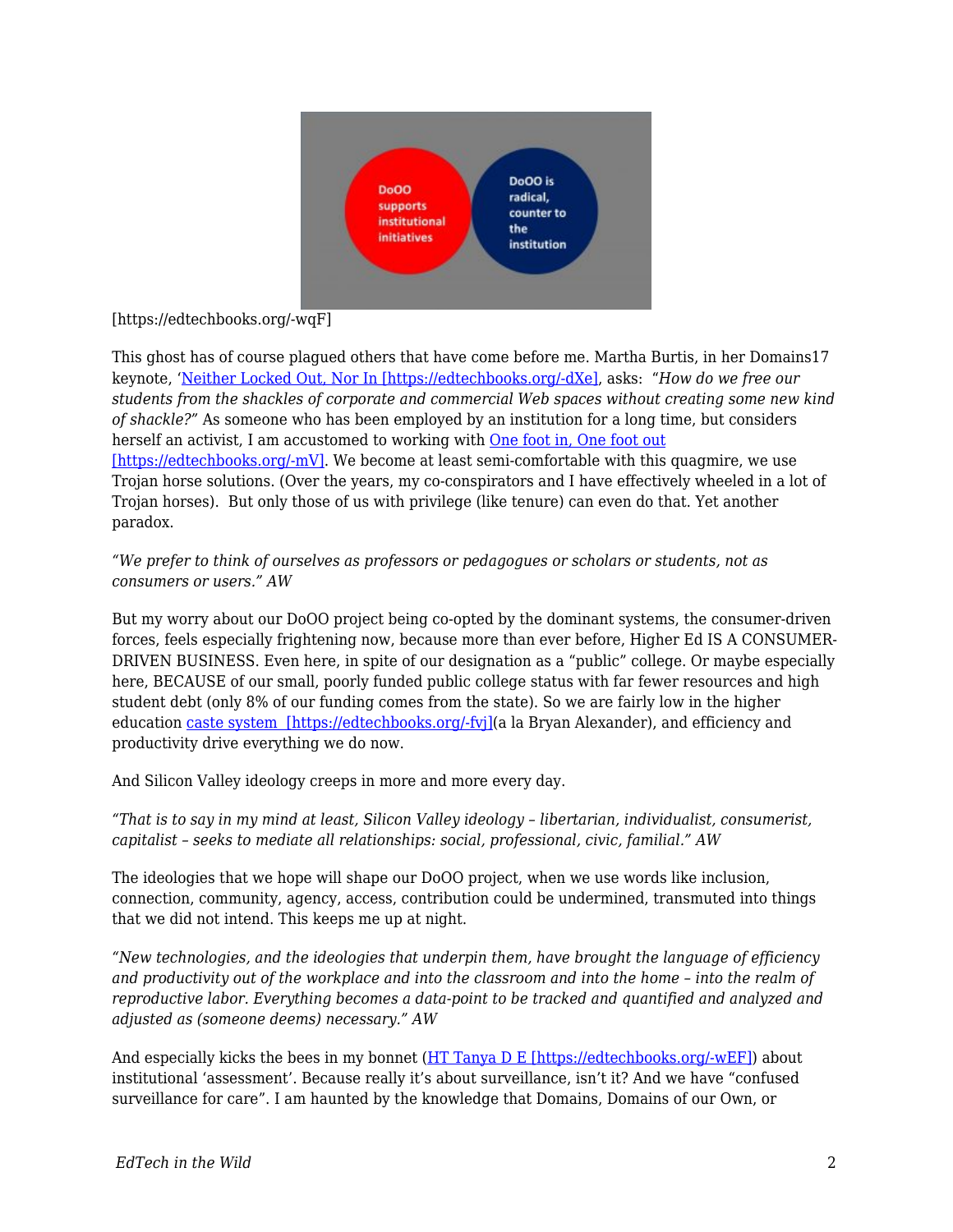whatever we call this thing that we are doing, is/are not immune to being turned into an electronic portfolio system that can be 'assessed'. The distinction between assessment and surveillance seems really blurry to me.

I take Audrey Watters work (not just in this piece, but in all of her writing) as a call to action. If there are those of us that want a different educational narrative, a more compassionate ideology focused on actual care, and real 'transformation' based on voices that promote these ideas- instead of the now dominate, capitalistic, greed-based, corporate scheming that is currently underlying the 'ideologies that underpin our technologies'- then we need to be explicit in our work and our writing about this, we need to organize together to promote a different kind of messaging, we need to openly fight against this mechanistic and profit-based for the sake of profit mentality that is driving not just educational technology, not just education generally, not just (jeezuz!) parenting – but EVERYTHING that we do, that we believe in, that we believe is our reason for existing on the planet in the first place.

EVERY SINGLE WORD OF THIS. "Thinking Dangerously: The Role of [#HigherEd](https://twitter.com/hashtag/HigherEd?src=hash&ref_src=twsrc%5Etfw) [\[https://edtechbooks.org/-NAH\]](https://twitter.com/hashtag/HigherEd?src=hash&ref_src=twsrc%5Etfw) in Authoritarian Times" by [@HenryGiroux](https://twitter.com/HenryGiroux?ref_src=twsrc%5Etfw) [\[https://edtechbooks.org/-zen\]](https://twitter.com/HenryGiroux?ref_src=twsrc%5Etfw) <https://t.co/tviNDTo8bE>

— Robin DeRosa (@actualham) [June 28, 2017 \[https://edtechbooks.org/-ho\]](https://twitter.com/actualham/status/879885842369654790?ref_src=twsrc%5Etfw)

YES. EVERY SINGLE WORD OF THIS. (Please go read the whole thing, there is so much more there than what I can include here and ALL of it is critical).

[Thinking Dangerously: The Role of Higher Education in Authoritarian Times by Henry Giroux](http://www.truth-out.org/opinion/item/41058-thinking-dangerously-the-role-of-higher-education-in-authoritarian-times) [\[https://edtechbooks.org/-apy\]](http://www.truth-out.org/opinion/item/41058-thinking-dangerously-the-role-of-higher-education-in-authoritarian-times)

This brilliant piece helps illuminate the links between education and real democracy that Audrey Watters is constantly talking about.

*"At the core of thinking dangerously is the recognition that education is central to politics and that a democracy cannot survive without informed citizens. Critical and dangerous thinking is the precondition for nurturing the ethical imagination that enables engaged citizens to learn how to govern rather than be governed. Thinking with courage is fundamental to a notion of civic literacy that views knowledge as central to the pursuit of economic and political justice. Such thinking incorporates a set of values that enables a polity to deal critically with the use and effects of power, particularly through a developed sense of compassion for others and the planet. Thinking dangerously is the basis for a formative and educational culture of questioning that takes seriously how imagination is key to the practice of freedom. Thinking dangerously is not only the cornerstone of critical agency and engaged citizenship, it's also the foundation for a working democracy." HG*

We all need to become braver, more dangerous thinkers like Audrey Watters. And more so, we need to be willing to speak up, step up and take risks like she does. We need to teach so that our students learn how to think dangerously. I believe that Domain of One's Own projects need to be about this.

*"Education is also vital to the creation of individuals capable of becoming critical social agents willing*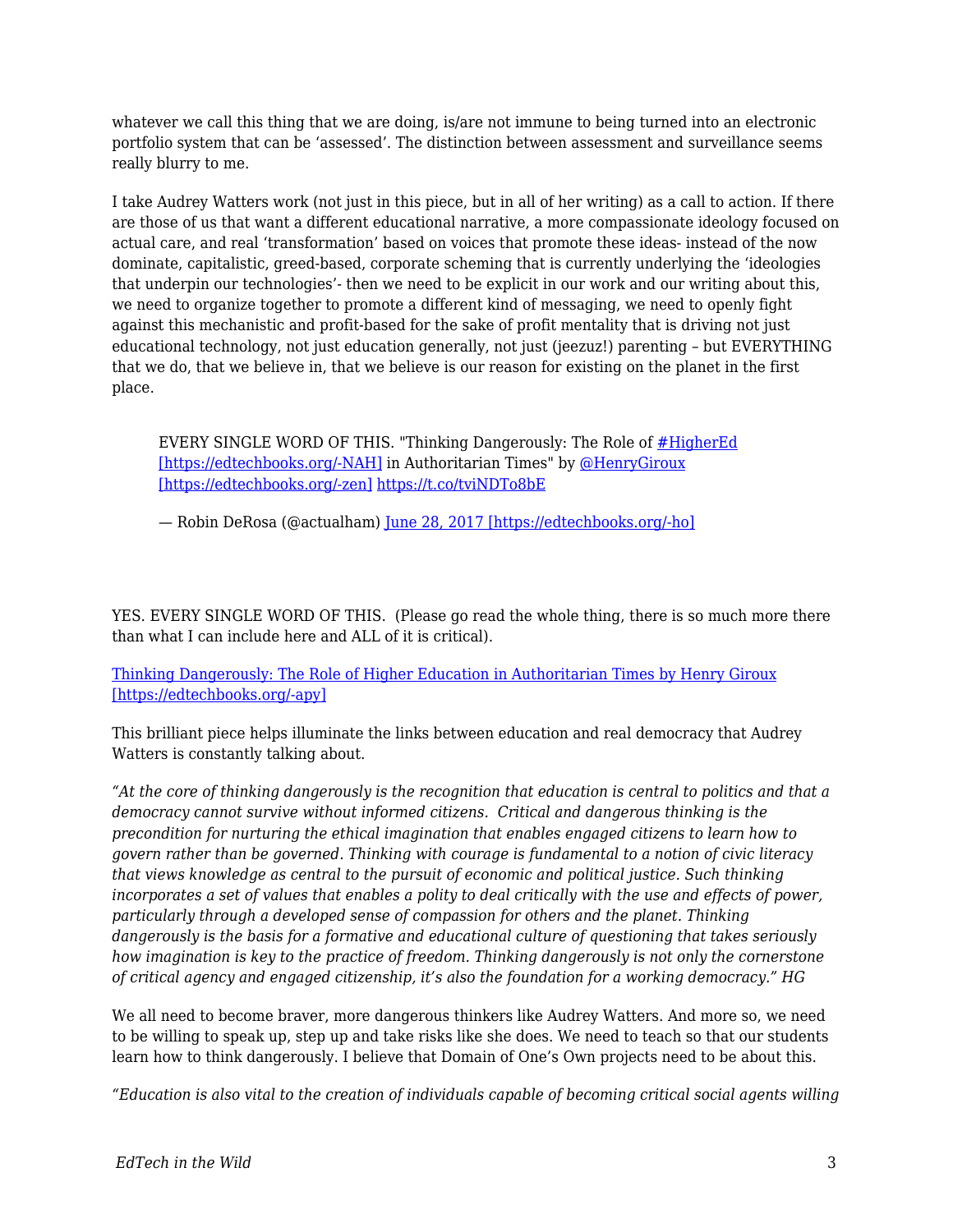*to struggle against injustices and develop the institutions that are crucial to the functioning of a substantive democracy. One way to begin such a project is to address the meaning and role of higher education (and education in general) as part of the broader struggle for freedom." HG* 

YES. This is the conversation I believe we should be having. How do we address the meaning and role of higher education as a struggle for freedom? We have done an excellent job at pointing out the problems, but I believe we need to be more consciously and actively working on solutions. Higher Education is currently imploding in many ways. The time is now to redirect it, reshape it, make it become what most of us have always wanted it to be- A place for the " *creation of individuals capable of becoming critical social agents willing to struggle against injustices".*

It's time to not just reclaim the web, but to Reclaim 'Disruption'. That word needs to be taken back, (the way many of us reclaimed the word 'dyke' a long time ago). Give it teeth, make it have some power. Can DoOO be the pathway to truly transmogrifying higher education? Can it provide the culture chamber for " an educational culture of questioning"? Where students can be nurtured and allowed to " *deal critically with the use and effects of power,*

#### *particularly through a developed sense of compassion for others and the planet"?* THIS IS KEY.

Reclaiming Disruption means that we need to keep raising 'in your face' questions and work towards answering them.

Lora Taubs in her [Reclaiming the Web \[https://edtechbooks.org/-Cstr\]](http://lorataub.com/uncategorized/reclaiming-web-domains-2017/) post asks:

*"Where are the radical possibilities within higher ed? How can we connect Domains to those initiatives? To civic engagement? Global studies? LGBTQ initiatives? Teacher Ed? Departments with social justice missions? Initiatives like Intergroup Dialogue? Where are the spaces/partners working to advance social solidarities? And how can we propose Domains as an ally, an amplifier, to these efforts? " LT*

And just about everything that Jesse Stommel and Sean Michael Morris ever said. ("NO, you don't own your own domain if I grade it." JS for example)

And when we're thinking about WHO is doing this work, shaping our ideologies, we need to think about who ISN'T shaping our ideologies now, who hasn't been invited to the table, and why. We need to focus actively on making sure they get there. (One of the things that stuck in my mind from domains17 was the opening night gathering at the Retro Flashback pub. A fun place filled with arcade/video games that you could play as much as you want for free. Tanya and I tried a few games and then realized that we didn't really know the rules for any of them. Then Tanya, Sundi, Martha, me and some other women were chatting, we felt this familiar feeling, and then named it. This is a boys place; a white boys place. Yeah, some of us noticed.)

Reclaiming Disruption means that we need to disrupt the 'audit culture' of education. It means to prevent students from becoming trained pigeons.

*"Audit cultures support conservative educational policies driven by market values and an unreflective immersion in the crude rationality of a data-obsessed market-driven society; as such, they are at odds with any viable notion of a democratically inspired education and critical pedagogy. In addition, viewing public and higher education as democratic public spheres necessitates rejecting the notion*